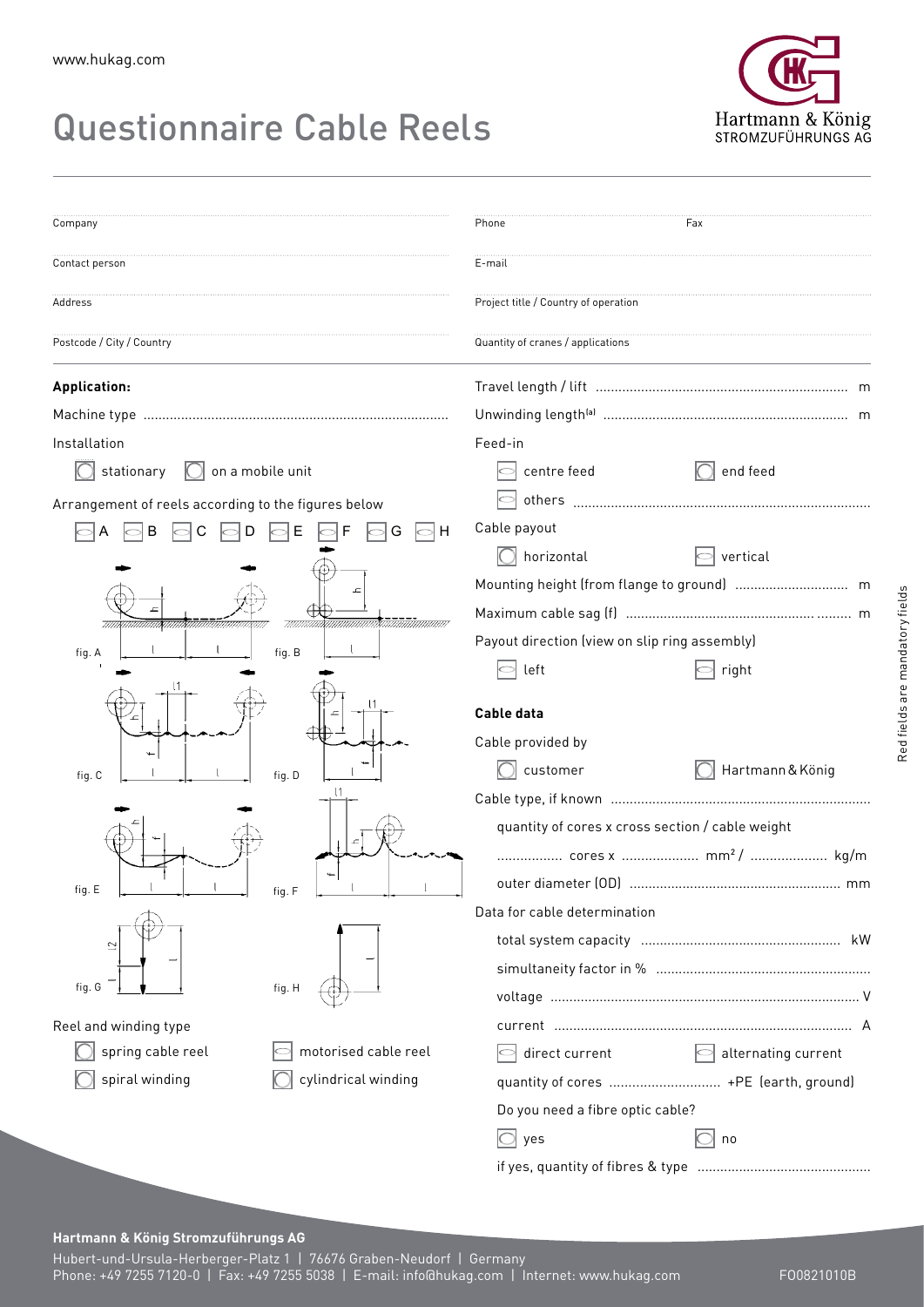

| Details of the slip ring assembly                     | <b>Environmental influences</b>                   |                                                                |
|-------------------------------------------------------|---------------------------------------------------|----------------------------------------------------------------|
| Transfer of                                           | <b>Environmental conditions</b>                   |                                                                |
| Main current                                          | Inside                                            | Outside                                                        |
|                                                       |                                                   |                                                                |
|                                                       |                                                   |                                                                |
| Control current                                       |                                                   | Mounting height / location of the reel > 2000m above sea level |
|                                                       | Aggressive media                                  | $\sim$ Yes<br>No                                               |
|                                                       |                                                   |                                                                |
|                                                       |                                                   |                                                                |
| Bus-type for data transfer (communication + data)     | <b>Protection class</b>                           |                                                                |
| Profibus<br>CAN-Bus                                   | IP 55 (Standard)                                  | $\left \bigcirc\right $ IP 65 (optional)                       |
| Profinet<br>Ethernet                                  |                                                   |                                                                |
|                                                       | <b>Surface treatment</b>                          |                                                                |
|                                                       | Standard paint RAL 7040                           |                                                                |
|                                                       |                                                   |                                                                |
| Information about device data / drive unit (MLT only) | Paint according to                                |                                                                |
|                                                       | C3 (= H&K-Standard)                               |                                                                |
|                                                       | C5-I (Industry)                                   |                                                                |
|                                                       | C5-M (Maritime acc. H&K specification)            |                                                                |
|                                                       |                                                   |                                                                |
|                                                       | Hot-dip galvanised (b)                            | $\bigcirc$ V2A <sup>(b)</sup><br>$V4A^{[b]}$                   |
|                                                       | <b>Options</b>                                    |                                                                |
|                                                       |                                                   |                                                                |
|                                                       |                                                   |                                                                |
| Preferred drive version:                              | External fan                                      |                                                                |
| Magnetic coupling                                     |                                                   |                                                                |
| Turbo coupling                                        | Should the cable be assembled with plug / socket? |                                                                |
| Standstill motor                                      | Yes<br>o                                          | $\vert$ No                                                     |
| Frequency inverter drive                              |                                                   |                                                                |
|                                                       | Spare parts package wanted?                       | $\bigcirc$ Yes<br>No                                           |
|                                                       | Maintenance package wanted?                       | ⊃  Yes<br>No                                                   |
|                                                       | <b>Standards, Norms</b>                           |                                                                |
|                                                       | DIN VDE / IEC                                     | CE                                                             |
|                                                       | UL/CSA                                            | <b>NEMA</b>                                                    |

GOST / EAC / TR DNV GL

Others ....................................................................................

ATEX